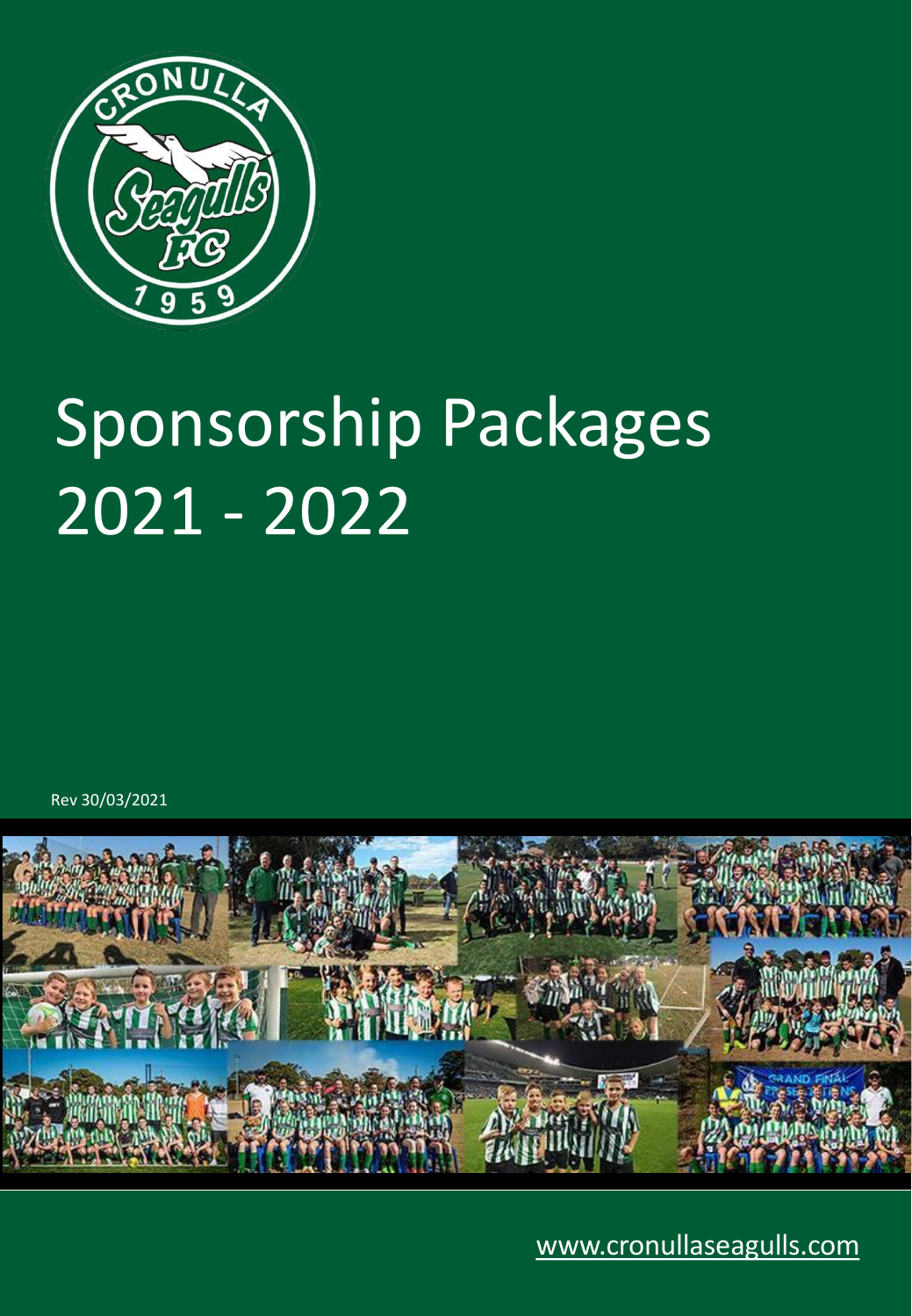

## About our Club

Cronulla Seagulls Football Club is a successful grassroots not-for-profit football club affiliated with the Sutherland Shire Football Association and is one of the largest clubs in New South Wales with approximately 1600 registered players.

The club was established in 1959 with a primary purpose of facilitating football participation in the region. Our operations are centred at our home ground in Cronulla where we operate several formats of football for players throughout Winter.

We pride ourselves on equality and inclusiveness, visible in our commitment to gender equality, participation rates and the redevelopment of our facilities to better cater for all members of our growing and dynamic community.

## Why become a sponsor?

We'd like to offer your business our support and the opportunity to promote your interests to the thousands of people who visit our club each week throughout the year and the many more who follow our club's progress.

Our sponsors have access to over 6000 members each year, allowing for brand exposure and advertising to approximately 1600 players and well over 75,000 people from the area throughout the season when including visitors to our fields – with an average of over 4000 individuals a week.

We are continually updating our websitewhich is widely received by the Sutherland Shire Football community and is consuming around 250,000 visits per year, approximately 20,000 views per month during the season, which will offer your business further fantastic exposure as well as sharing across all our social mediaplatforms.

We are continually looking for new avenues to expose your company's brand and we are open to any ideas or suggestions you may have to increase your visibility through a partnership with Cronulla Seagulls. As a non-profit organisation, sponsorship is a big part of our income to help us develop our kids into, not only better footballers but better members of the community. We invite you to become a valued sponsor of our club and share in our success.

## The key demographics of theclub?

Cronulla Seagulls is one of the largest clubs in New South Wales with approximately 1600 registered players equating to 125 football teams.

Our player base ranges from young children turning 5 years of age through to players in their 50s and 60s.

Over recent years, we have experienced significant growth in football participation and cater for an increasing number of female teams across all ages. (25% year on year growth over the past four years, with 500 registered female players in 2019.) Girls and women's teams are the fastest growing demographic of the club. Over recent years the club has experienced significant growth of 12% across all ages.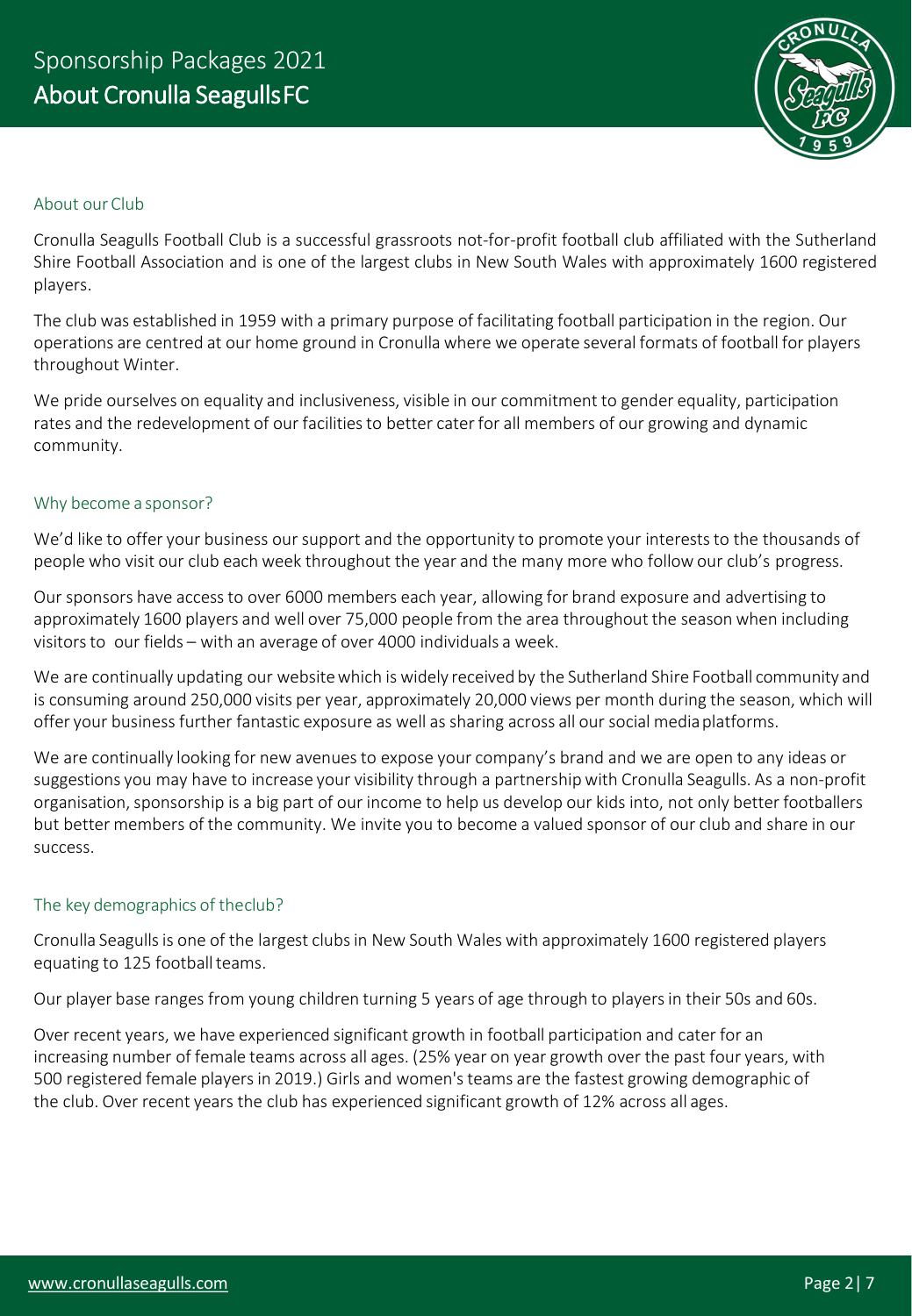# Sponsorship Packages 2021 Costs and Inclusions



| <b>BASE SPONSORSHIP PACKAGES</b>                                                          | Platinum<br>Exclusive | Gold<br><b>Exclusive</b> | Silver<br>Exclusive | Classifieds<br><b>Non</b><br><b>Exclusive</b> |
|-------------------------------------------------------------------------------------------|-----------------------|--------------------------|---------------------|-----------------------------------------------|
| <b>Ground &amp; Main Road Signage</b>                                                     |                       |                          |                     |                                               |
| Facing Kingsway or Woolooware Rd Oval Banner<br>(H) 1200mm X 2800mm (W)                   | ✓                     |                          |                     |                                               |
| Facing Woolooware Rd Oval Banner<br>(H) 1200mm X 2800mm (W)                               |                       | $\checkmark$             |                     |                                               |
| Club house Sign<br>(Platinum 600x2000mm) (Gold & Silver 600x1200mm)                       | ✓                     | $\checkmark$             | ✓                   |                                               |
| Canteen Large LCD Digital Display, Scrolls between<br>sponsors                            | $\checkmark$          | $\checkmark$             | $\checkmark$        |                                               |
| PROMTIONIONAL Stands, Player of the Match Vouchers                                        |                       |                          |                     |                                               |
| Marque at selected home matches throughout the season                                     | $\checkmark$          | $\checkmark$             |                     |                                               |
| Player of the match vouchers                                                              | $\checkmark$          | $\checkmark$             | ✓                   |                                               |
| Marque on presentation day                                                                | $\checkmark$          | $\checkmark$             | $\checkmark$        |                                               |
| Invitation to present at selected team trophy's and end of<br>year                        | $\checkmark$          | ✓                        | ✓                   |                                               |
| <b>DIGITAL &amp; SOCIAL MEDIA</b>                                                         |                       |                          |                     |                                               |
| <b>Members Classifieds</b>                                                                | $\checkmark$          | $\checkmark$             | $\checkmark$        | ✓                                             |
| Members Benefit Program (1200+ registered members) to<br>share promotional discounts etc. | $\checkmark$          | $\checkmark$             | ✓                   |                                               |
| New Letter                                                                                | ✓                     |                          | ✓                   | ✓                                             |
| www.CronullaSeagullsFC.com Website over 250,000 visits<br>per year                        | $\checkmark$          | $\checkmark$             | $\checkmark$        | ✓                                             |
| Social media posts Facebook and Instagram, special<br>projects, events, discounts etc.    | $\checkmark$          | $\checkmark$             | ✓                   |                                               |
| Matchday Sponsor Website and LCD Screen in Canteen                                        | $\checkmark$          | $\checkmark$             | $\checkmark$        |                                               |
| Sponsorship Costs Per Annum                                                               | \$5,000               | \$3,000                  | \$2,000             | \$500                                         |

Above Packages can be taken in 1 to 5-year terms, discounts 20% apply to terms greater than 1 year if the complete term is paid in advance. Platinum, Gold Sponsors are exclusive, within its product or service category and classifieds section , unless prior listing has already been received.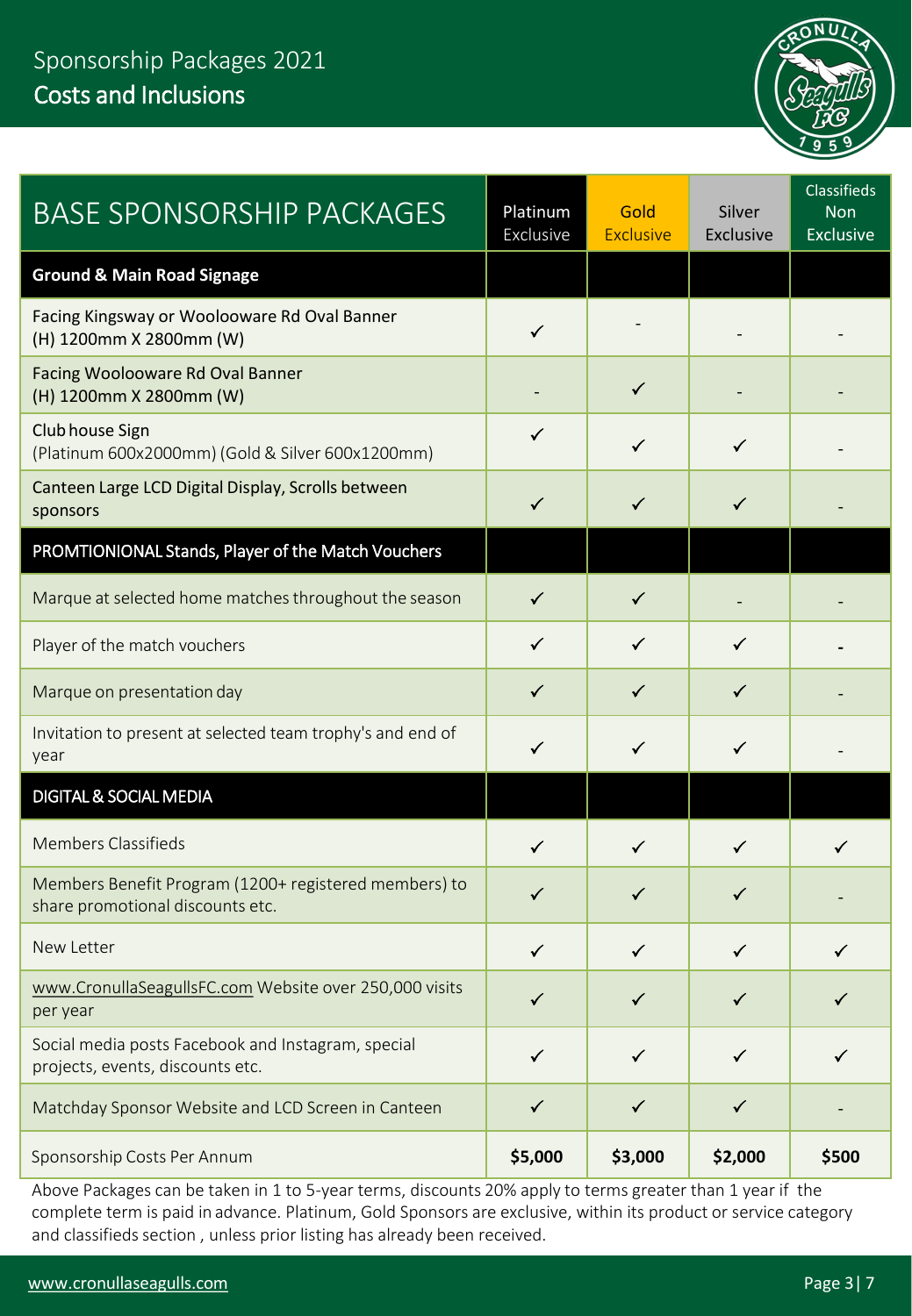## Sponsorship Packages 2021 What is our Members Benefits Program

Members Benefits program will be introduced in 2021, with already 1200+ Member subscriptions, this is great way for sponsors to get a message there out to our members.





The member benefits program is sent out monthly separately and also appears, in our news letters, and on our website [www.cronullaseagullsfc.com/member-benefits](http://www.cronullaseagullsfc.com/member-benefits)

It is great way to communicate any specials promotions sponsors have for our members.





## Tynan MG Sutherland | Club Sponsor

Tynan MG is part of Tynan Motor Group, a multi-franchise automotive dealer with a dedicated and professional staff of nearly 400.

A proud local family business in The St George, Illawarra and Sutherland Shire started in 1966

Tynan MG are conveniently located at 642 Old Princes Hwy in Sutherland, with easy access and ample parking.

Tynan MG continues to deliver stand out cars at unbelievable prices. There's never been a better time to meet your very own MG.

Call the team at Tynan MY Sutherland on 8545 8640 or click the link below for your latest offers

https://tynanmg.com.au/



\$30 off weekly memberships for Seagulls family and friends

## F45 are the leaders in functional training and sports science. (\$30 of weekly membership at F45)

F45 Training workouts are designed to unify the muscle groups of the body and to help make you feel and perform better in all aspects of your life.

F45 are offering Seagulls Members, Family & Friends their first week free and up to \$30 a week of their training. (on 6 & 12 month memberships.)

### **Promotional Code: Seagulls**

Contact F45 now on 0415 522 700 or Cronulla@f45training.com.au leading team on 9523 4333 or click on the link below.

#### www.f45training.com.au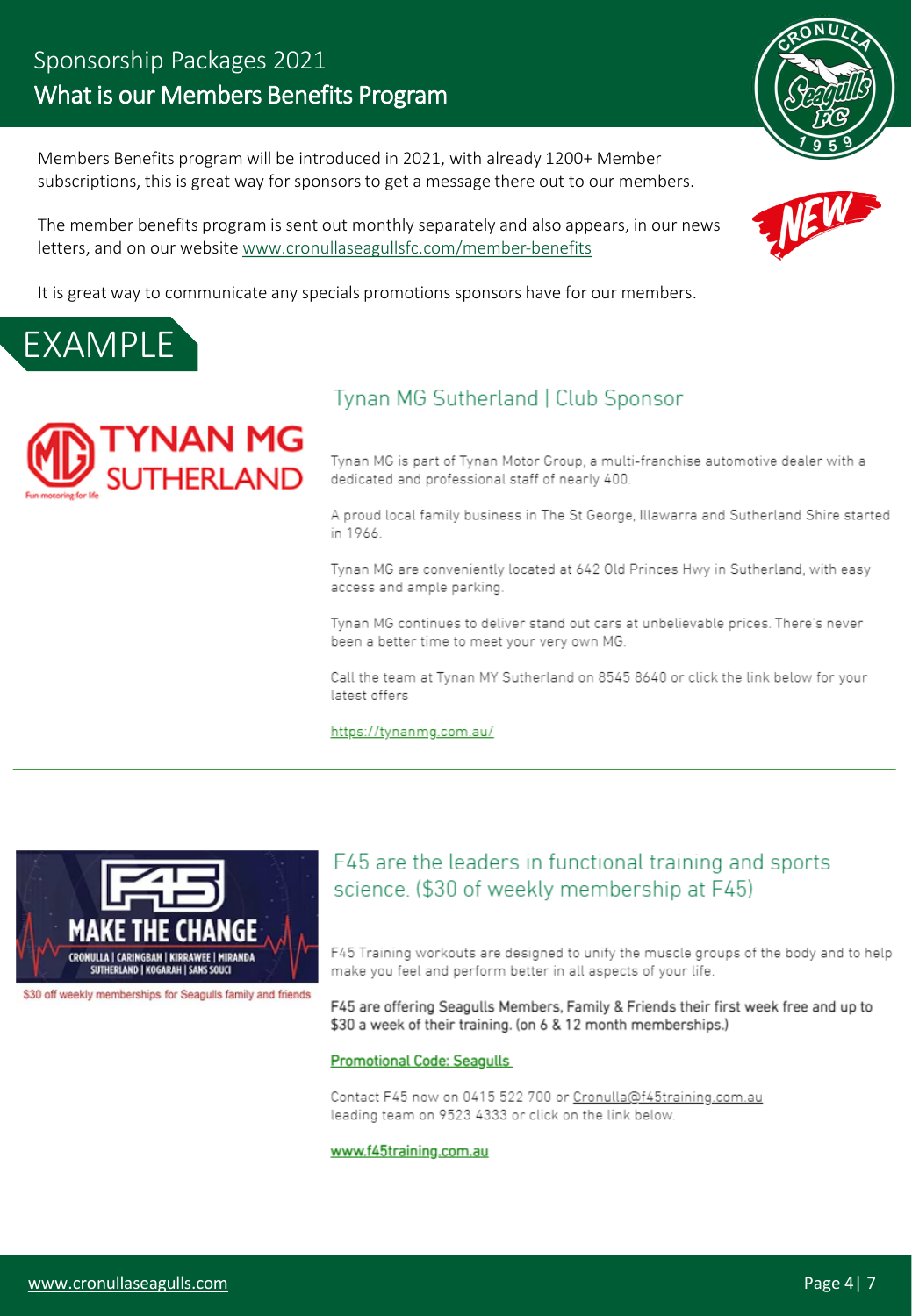

Special terms and conditions apply to Jersey Sponsors, they are exclusive and require a minimum 3 to 5 year commitment.